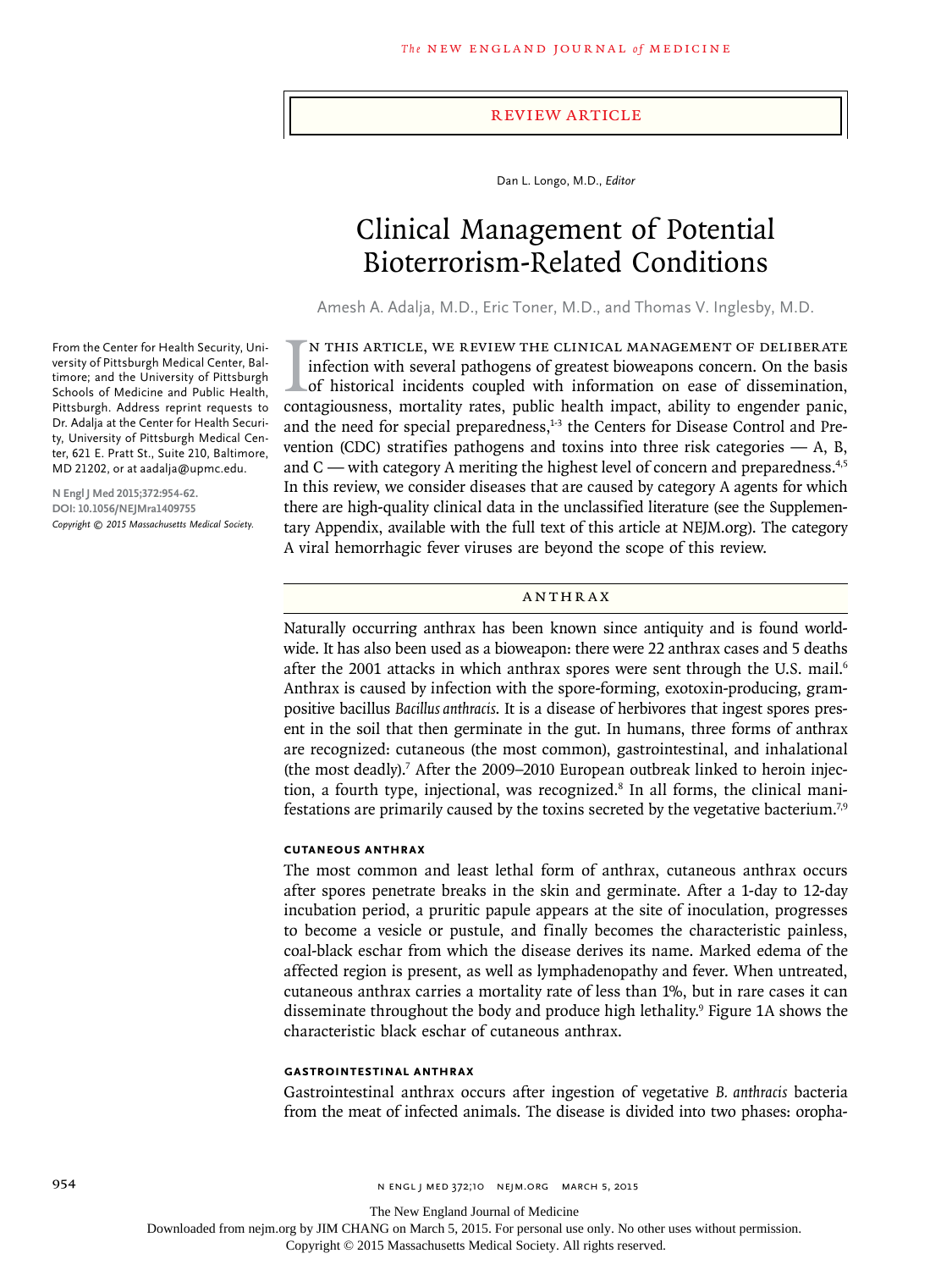

## **Figure 1. Characteristic Features of Diseases Caused by Category A Agents.**

Panel A shows a cutaneous anthrax lesion. Panel B is a chest radiograph of a patient with anthrax, showing mediastinal widening and pleural effusions. Panel C shows a smallpox rash. Panel D shows a patient with bubonic plague with axillary lymphadenopathy. Panel E shows paralysis in a patient with botulism. Panel F shows a tularemia skin ulcer. Images courtesy of the CDC Public Health Image Library.

n engl j med 372;10 nejm.org March 5, 2015 955

The New England Journal of Medicine

Downloaded from nejm.org by JIM CHANG on March 5, 2015. For personal use only. No other uses without permission. Copyright © 2015 Massachusetts Medical Society. All rights reserved.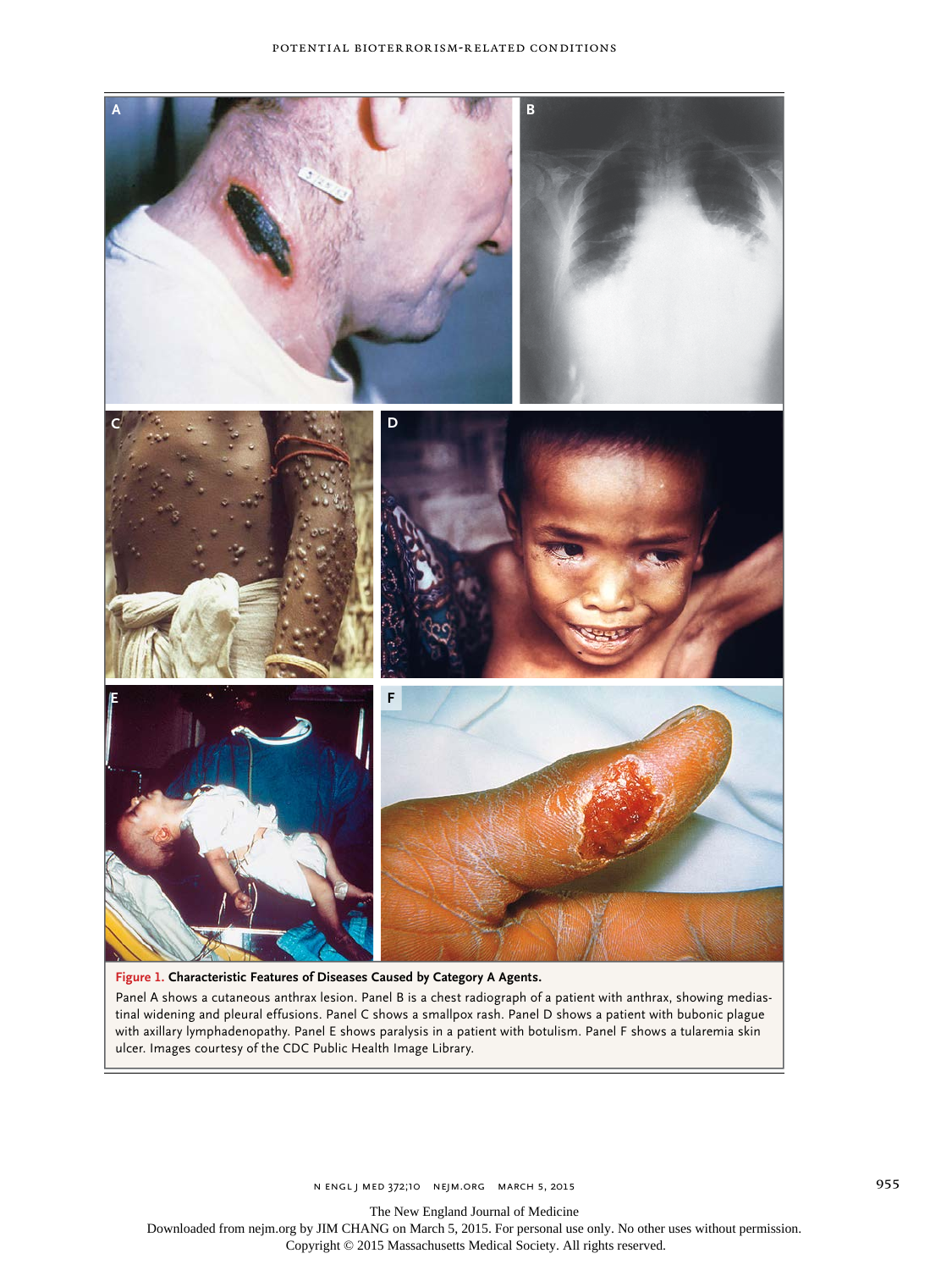ryngeal and lower gastrointestinal. After an incubation period of 3 days, oral or esophageal ulcers, cervical lymphadenopathy, and dysphagia occur. Fever and constitutional symptoms are also present. Lower gastrointestinal involvement is signaled by the appearance of abdominal pain, nausea, vomiting, bloody diarrhea, and abdominal distention. Ascites and inflammatory changes in the bowel wall may be present and visible on imaging. Mortality can reach 60% if the disease is untreated.7,10

# **Injectional Anthrax**

Injectional anthrax is characterized by skin lesions similar to those seen in "skin-popping" drug users. These lesions may progress rapidly and require surgical débridement. Dissemination with systemic symptoms, including meningitis and shock, may occur. Unlike cutaneous anthrax, injectional anthrax is not associated with eschar formation on the skin, and the mortality, even with treatment, is considerably higher, at 34%.<sup>11</sup>

# **Inhalational Anthrax**

The most lethal form of anthrax, and the form that would follow an intentional aerosol release of spores, inhalational anthrax results from the inhalation of bacterial spores that later germinate in the lung. The incubation period of inhalational anthrax can be as short as 1 day; has been as long as 6 weeks, in the case of the Sverdlovsk outbreak<sup>12</sup>; and has also been as long as 9 weeks in experimentally exposed monkeys.13 Disease onset begins with nonspecific influenza-like symptoms, with the exception that rhinorrhea is absent.<sup>14</sup> After the disease progresses through this stage, which lasts hours to days, a severe advanced phase occurs and includes high fever, shock, and respiratory distress. Inhalational anthrax does not cause pneumonia but nevertheless can progress to the acute respiratory distress syndrome. Hemorrhagic mediastinitis, as well as toxin-laden pleural and pericardial effusions, can be present.<sup>15</sup> Spread of the disease to the meninges, with resultant hemorrhagic meningitis, is a frequent complication of systemic forms of anthrax, occurring in up to 50% of cases $16$ ; this complication confers a higher degree of mortality. In the 2001 attacks, all persons with meningitis died, a finding consistent with other cases.<sup>17</sup> Traditionally, inhalational anthrax has carried a 90% case fatality rate; however, during the 2001 attacks, the case fatal-

ity rate was halved, to 45%.6 The reason for the decrement in mortality is probably multifactorial and includes the benefits of modern critical care, the drainage of toxin-laden pleural effusions, and the use of antimicrobial therapies.

# **Considerations for Anthrax in Special Populations**

Children and pregnant women are populations that may require special consideration. In a recent systematic review of 20 natural cases — most of which were cutaneous — reported in pregnant women, high rates of maternal and fetal death were noted.<sup>18</sup> It is unclear whether this represents a heightened proclivity for severe disease among pregnant women or a reporting bias. A systematic review of 73 pediatric cases, most of which were cutaneous or gastrointestinal, yielded no striking differences in the presentation of anthrax in children, as compared with adults.<sup>19</sup>

# **Diagnosis of Anthrax**

Although clinical suspicion is of utmost importance, laboratory confirmation is required for diagnosis, because the clinical findings in anthrax may overlap with those of other infections. *B. anthracis* grows rapidly in culture, and patients with systemic disease can be identified with the use of routine blood cultures. Because other bacillus species are frequent contaminants, there is the potential for delayed diagnosis if results are disregarded. Cultures from skin, ascites, pleural fluid, cerebrospinal fluid, and pericardial fluid may be positive. Biopsy can also be used to identify cases of cutaneous anthrax. A serologic test that has been cleared by the Food and Drug Administration (FDA) is available, but it does not yield positive results until late in the disease course. Reference laboratories, such as a state health laboratory, can perform definitive testing, including polymerase-chain-reaction (PCR)– based assays.<sup>9</sup>

Chest imaging may reveal a widened mediastinum, pleural effusions, or both, as well as apparent infiltrates due to effusions, atelectasis, and changes consistent with the early phase of the acute respiratory distress syndrome (Fig. 1B); in addition, many patients may have characteristic hyperdense (hemorrhagic) mediastinal lymphadenopathy on unenhanced computed tomography of the chest. An echocardiogram may reveal a pericardial effusion.9

The New England Journal of Medicine

Downloaded from nejm.org by JIM CHANG on March 5, 2015. For personal use only. No other uses without permission.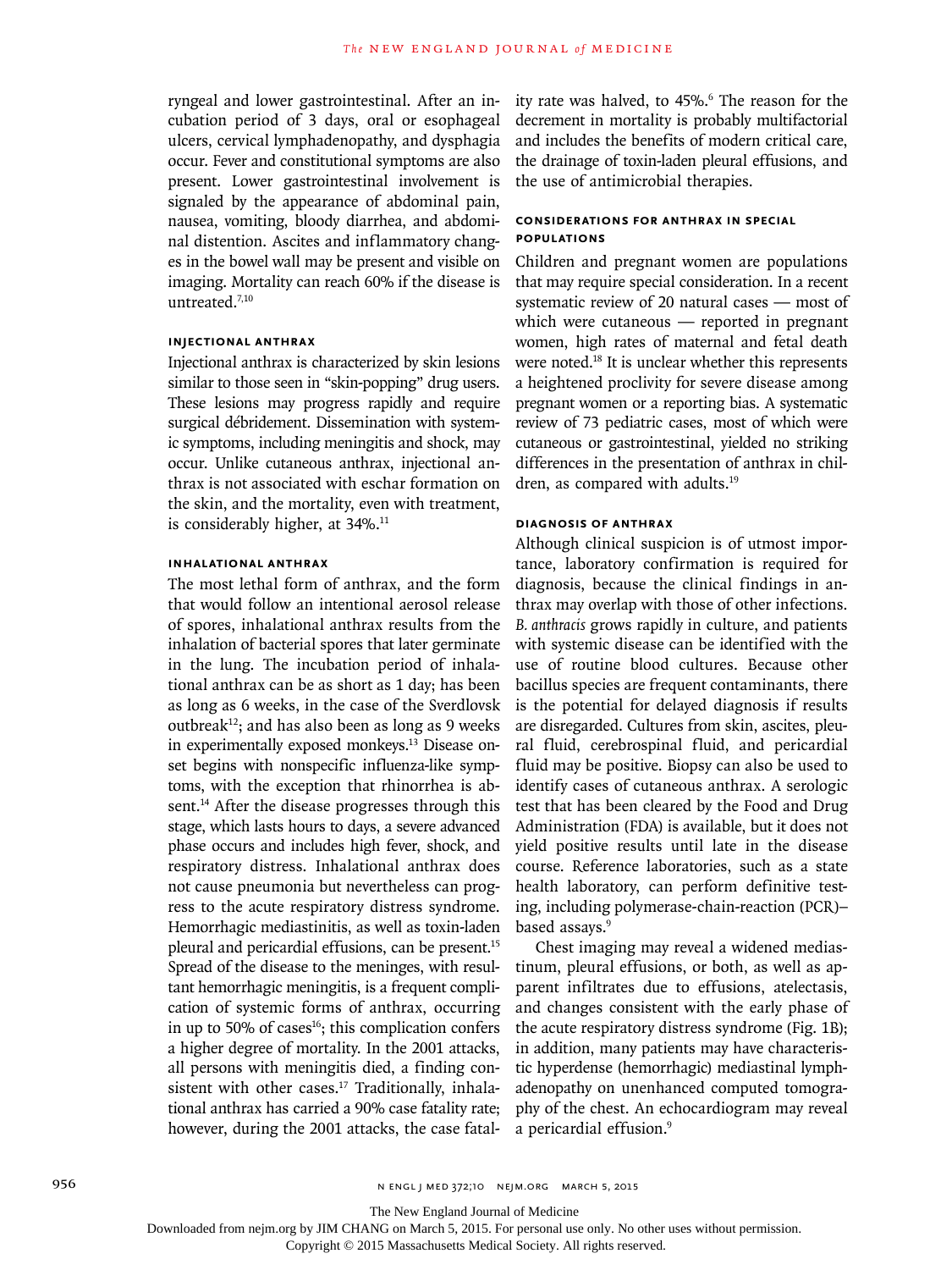Laboratory studies may reveal hemoconcentration, abnormal transaminases, anemia, thrombocytopenia, and coagulopathy, depending on disease severity. Lumbar puncture is required to rule out meningitis.<sup>9</sup> There are decision support tools available to facilitate the diagnosis of anthrax after a known release of the bacillus.20

# **Treatment of Anthrax**

Several antimicrobial agents have activity against *B. anthracis*, although concerns regarding engineered drug resistance influence the choice of treatment regimens.<sup>2</sup> Because the disease is toxinmediated, therapies that inhibit protein synthesis or disable toxins are preferred in the published CDC guidelines.<sup>21</sup>

The form of the disease and context of exposure (natural vs. intentional) determine the specifics of treatment. Treatment regimens can be divided into those for systemic disease and those for limited cutaneous disease.<sup>21</sup>

Uncomplicated cutaneous anthrax can be treated with an oral fluoroquinolone (ciprofloxacin, levofloxacin, or moxifloxacin) or doxycycline. Penicillin can be used if the isolate is known to be susceptible. The recommended duration of treatment is 7 to 10 days; however, a recent study suggests that shorter courses for naturally occurring cases are effective.<sup>22</sup> In the setting of an intentional attack, in which inhalation of spores may also have occurred, the duration should be extended to 60 days to cover the full incubation period of inhalational anthrax.<sup>21</sup>

Ideally, systemic forms of anthrax should be treated in an intensive care unit, where interventions such as mechanical ventilation, hemodynamic monitoring, fluid resuscitation, vasopressor support, prophylaxis for deep-vein thrombosis, and prophylaxis for gastrointestinal bleeding can be provided, consistent with the current sepsis protocols.23 Anthrax-specific treatments include combination antimicrobial therapy. If meningitis has not been ruled out, the CDC recommends a regimen including a fluoroquinolone, such as ciprofloxacin; a drug that inhibits protein synthesis, such as linezolid; and a drug that penetrates the central nervous system, such as meropenem. If meningitis has been ruled out with the use of a lumbar puncture, a two-drug regimen that includes a fluoroquinolone plus linezolid or clindamycin is recommended. Glucocorticoid treatment could be initiated for anthrax meningitis in accordance with the protocols for bacterial meningitis. The treatment duration is 2 to  $3$  weeks. $21$ 

Because historical studies of anthrax showed benefit with the use of antiserum, modern antibody therapies directed against anthrax toxins have been developed as adjunctive treatment. Two antibody-based therapies are available: raxibacumab and anthrax immune globulin. Raxibacumab is an FDA-approved monoclonal antibody targeted at the protective antigen component of the toxins and is administered in a single dose. In studies in animals, the use of raxibacumab without the concomitant use of antimicrobials was highly protective against lethal disease.24 However, when raxibacumab was combined with antimicrobials, the protective effect was no longer significant, although a trend in favor of the effectiveness of the therapy was apparent.<sup>21</sup> Similar findings were seen with anthrax immune globulin. $21,25$  The CDC recommends antitoxin treatments in cases of systemic anthrax.21 However, it is difficult to determine what added benefit they confer for patients who are effectively treated with antimicrobials.

Another recommended adjunctive therapy is drainage of pleural effusions, ascites, and pericardial effusions, all of which are toxin-laden. In a historical review, such treatment of pleural effusions was shown to be partly responsible for the diminished fatality rate in modern cases of anthrax.26 Surgical resection may be required in cases of gastrointestinal and injectional anthrax.<sup>21</sup>

Anthrax does not spread from person to person. Standard precautions are sufficient for infection control.<sup>9</sup>

### **Prevention of Anthrax**

Anthrax vaccine adsorbed (AVA) is the FDA-licensed vaccine used for the prevention of anthrax. AVA was initially administered in a series of six subcutaneous injections followed by annual booster injections. A randomized clinical trial, however, showed noninferior immunogenicity results when five intramuscular injections were used.<sup>27</sup> The intramuscular regimen is now the recommended method of vaccination. Evidence suggests that this schedule may be further simplified.<sup>28</sup> Other anthrax vaccines are in development.

For postexposure prophylaxis, AVA would probably be recommended for off-label (or Emergency Use Authorization) use in a three-dose schedule<sup>21</sup>

The New England Journal of Medicine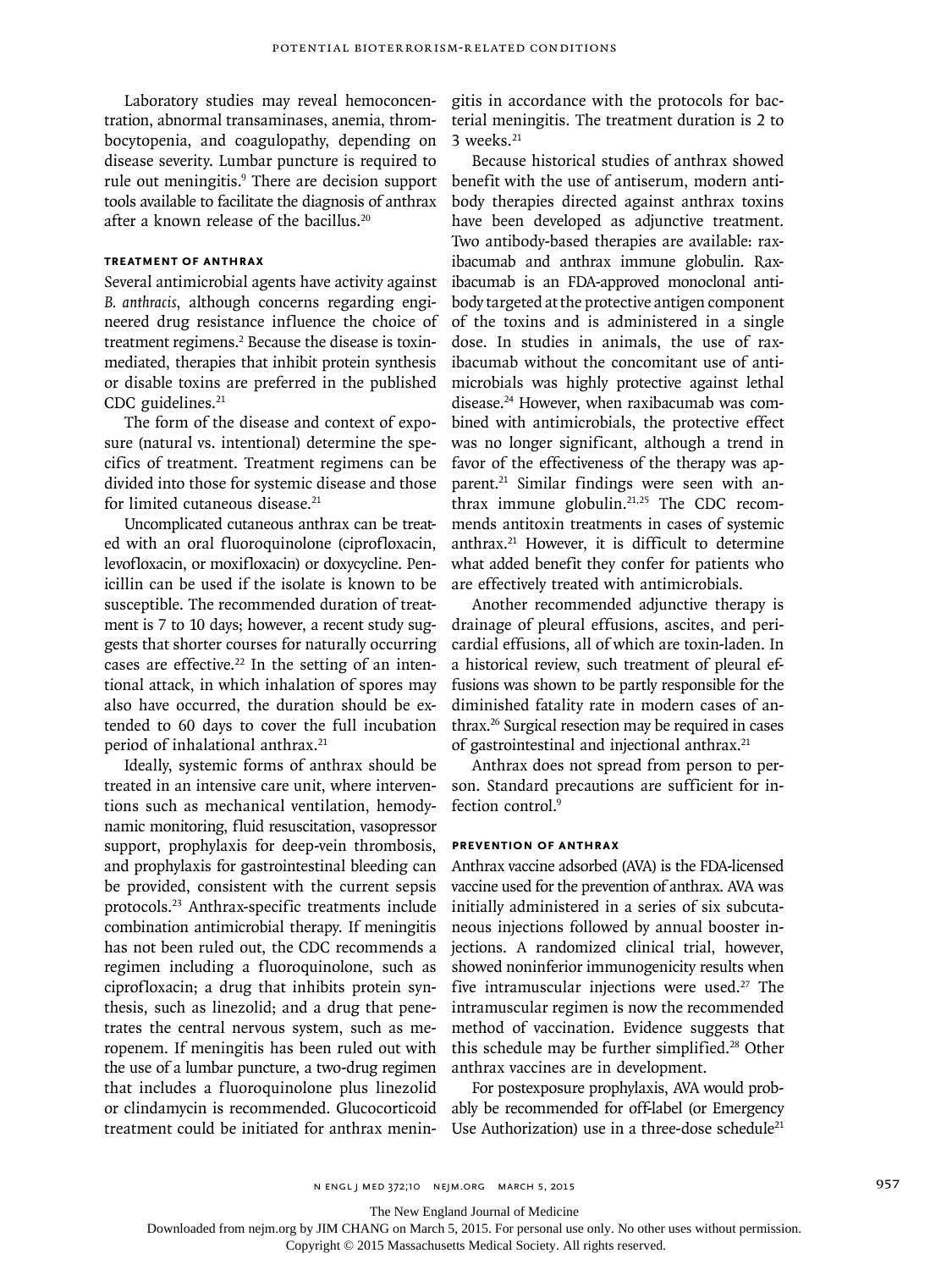on the basis of studies in animals.29 Antimicrobial therapy is coupled with vaccination for postexposure prophylaxis; ciprofloxacin and doxycycline are the preferred antimicrobials. The duration of prophylaxis, derived from the longest germination time of inhaled spores, is 60 days.<sup>21</sup> After the 2001 anthrax attacks, approximately 10,000 persons received antimicrobial prophylaxis and had no resultant disease, despite compliance rates of less than 50%; this suggests that some modification of antibiotic recommendations is possible.<sup>30</sup> On the basis of studies in animals, raxibacumab can also be used as single-agent postexposure prophylaxis when no other option is available, $2^{1,24}$  although the circumstances in which ordinary postexposure prophylaxis could not be used are limited.

### **SMALLPOX**

Smallpox, a viral disease, has the distinction of being the only human infectious disease that has been eradicated. Because of this success, routine vaccination ceased, which allowed immunity to wane and has created a large susceptible population, should the virus be released from a laboratory. A recent study, however, indicates that some residual immunity may remain in persons vaccinated in the past.<sup>31</sup>

# **Cardinal Features of Smallpox**

Infection with the smallpox virus, variola, occurs through droplet or aerosol exposure. After an incubation period of 10 to 14 days, a prodrome of fever and constitutional symptoms begins. Rash appears 1 to 4 days after the onset of fever. The rash is characteristically centrifugal, with lesions progressing synchronously from macules to papules to vesicles (umbilicated) to pustules to scabs over a period of a couple of weeks (Fig. 1C). A person is contagious during the period when the rash is present, and infectiousness ceases after the scabs have sloughed. The fatality rate of smallpox is approximately 25%, and severe complications such as blindness can also occur.32

### **Diagnosis of Smallpox**

The initial suspicion of smallpox infection is likely to arise from the presence of a characteristic febrile rash. Definitive diagnosis is based on serologic testing, cell culture, PCR, or electron microscopy performed at reference facilities. Because a single case represents a public health emergency, authorities should be notified immediately on initial suspicion.32

# **Treatment and Prevention of Smallpox**

There are currently no FDA-licensed treatments for smallpox, although two compounds are in late development stages (tecovirimat and liposomal cidofovir).<sup>33</sup> Indications for their use are not yet available, but their availability during an outbreak would probably be through emergencyuse authorization. The prevention of smallpox is based on the efficacy of the vaccine and is derived from the strategy of surveillance and containment pursued during the global eradication campaign.

The current vaccine, ACAM2000 (Sanofi Pasteur Biologics), is based on the traditional Jenner vaccine (using the related virus, vaccinia) and is administered in a single percutaneous dose. Vaccination after exposure — but before the rash is present — can abort or attenuate the clinical manifestations of the disease. This live vaccine is contraindicated for persons with severe immunosuppression, and newer-generation vaccinations have been developed for these populations.<sup>34</sup>

The vaccine is not without risk: it is estimated that pericarditis or myocarditis may develop in 5.7 per 1000 vaccinees.<sup>35</sup> In addition, eczema vaccinatum, generalized vaccinia, progressive vaccinia, and vaccinia encephalitis can also occur.<sup>36</sup> Table 1 provides definitions of the dermatologic forms of vaccinia. Patients with eczema vaccinatum, generalized vaccinia, or progressive vaccinia benefit from the administration of vaccinia immune globulin and possibly antiviral therapy.<sup>37,38</sup> Accidental inoculation of the vaccine from the administration site to the eye or to other persons can also occur.36

Newer-generation vaccines (LC16 and Imvamune [Bavarian Nordic]) exist and have shown promise in safety and immunologic studies involving populations for whom the traditional vaccine is contraindicated. Neither vaccine is FDAapproved for use, although Imvamune is stockpiled and would be expected to be available through emergency-use authorization.39,40

Smallpox is contagious. Patients with smallpox should be placed under airborne precautions.<sup>32</sup>

The New England Journal of Medicine

Downloaded from nejm.org by JIM CHANG on March 5, 2015. For personal use only. No other uses without permission.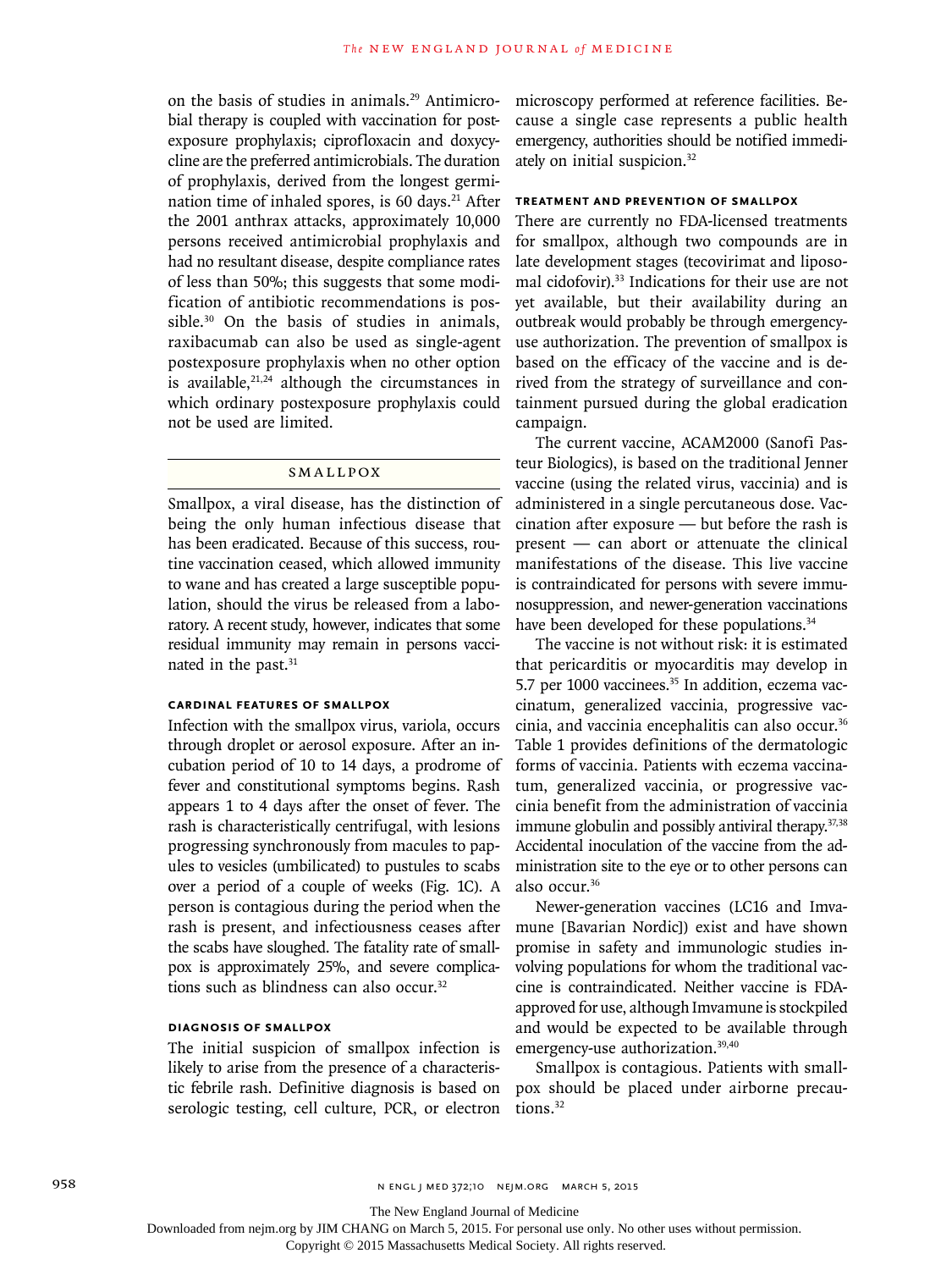| Table 1. Dermatologic Vaccinia Reactions. |                                                                           |  |  |  |
|-------------------------------------------|---------------------------------------------------------------------------|--|--|--|
| Reaction                                  | <b>Feature or Features</b>                                                |  |  |  |
| Progressive vaccinia                      | Necrosis in the area of vaccina-<br>tion                                  |  |  |  |
| Eczema vaccinatum                         | Local or generalized spread<br>of vaccine virus in persons<br>with eczema |  |  |  |
| Generalized vaccinia                      | Skin lesions that are remote<br>from the vaccination site                 |  |  |  |

#### Pneumonic Plague

Pneumonic plague is caused by infection with the fleaborne bacterium *Yersinia pestis*. This organism, found worldwide and responsible for the "Black Death," can cause several forms of illness: bubonic (the most common) (Fig. 1D), septicemic, and pneumonic plague.41 Because of the focus of this review, only pneumonic plague is discussed.

# **Cardinal Features of Pneumonic Plague**

In a deliberate attack, primary pneumonic plague — rather than secondary spread from bubonic or septicemic forms — would occur 1 to 3 days after inhalation of the released bacterium or after droplet transmission from another infected person. The initial presentation of pneumonic plague is nonspecific and is difficult to differentiate from an ordinary pneumonia in its early stages. Hemoptysis, a unique feature, might be present, and rapid progression to respiratory failure and death would occur with greater frequency than in ordinary pneumonias.<sup>41</sup>

# **Diagnosis of Pneumonic Plague**

Because the clinical features of pneumonic plague are nonspecific, diagnosis is largely based on the results of culture. Sputum, blood, or lymph-node aspirates could yield positive culture results. Chest radiography would reveal a severe pneumonic process. Serologic testing can also be useful but would not play much of a role during acute illness.41 Rapid antigen tests are available in regions in which plague is endemic, but none are FDA-approved.

# **Treatment and Prevention of Pneumonic Plague**

The treatment of pneumonic plague involves a 10-day course of an aminoglycoside antibiotic (A through H) that can be elaborated by *C. botu-*

agent, such as streptomycin or gentamicin. Doxycycline is considered a second-line treatment.<sup>41</sup> However, a randomized, controlled trial of potential treatments for bubonic plague revealed equivalency between gentamicin and oral doxycycline; it is unclear whether these results can be extrapolated to pneumonic plague.<sup>42</sup> There has been increased interest in the use of fluoroquinolones as primary treatment in mass-casualty settings.<sup>42</sup> A 7-day course of doxycycline or ciprofloxacin would be used as postexposure prophylaxis.41 No vaccine against plague is available. Because pneumonic plague can be transmitted from person to person through respiratory droplets, droplet precautions must be implemented for all patients.<sup>41</sup>

# Botulism

Botulism is the result of toxin elaboration by the gram-positive, spore-forming bacillus *Clostridium botulinum*. Several forms of botulism occur, including infantile, wound, gastrointestinal, iatrogenic, and inhalational botulism. In a deliberate attack, inhalational botulism would be anticipated, although gastrointestinal botulism is also a possibility. Because of the dearth of naturally occurring cases of inhalational botulism, gastrointestinal botulism is taken as a surrogate for the pathophysiological aspects of inhalational botulism.43

# **Cardinal Features of Inhalational Botulism**

Approximately 6 hours after the inhalation of botulinum toxin, persons exposed would have a descending paralysis (Fig. 1E) with symptoms of cranial-nerve dysfunction, such as diplopia, dysphagia, pupillary dilation, and ptosis. This would progress to ventilatory failure necessitating mechanical ventilation. Fever and altered mental status are absent.<sup>43</sup>

## **Diagnosis of Botulism**

The diagnosis of botulism is largely clinical and is confirmed with the use of mouse bioassays, through culture, or through laboratory detection of the toxin in contaminated materials, blood, or stool. New methods of diagnosis are being developed. Nerve-conduction studies can also be used. Newer methods involve the use of PCR-based detection.<sup>43</sup>

There are currently eight known toxin types

n engl j med 372;10 nejm.org March 5, 2015 959

The New England Journal of Medicine

Downloaded from nejm.org by JIM CHANG on March 5, 2015. For personal use only. No other uses without permission.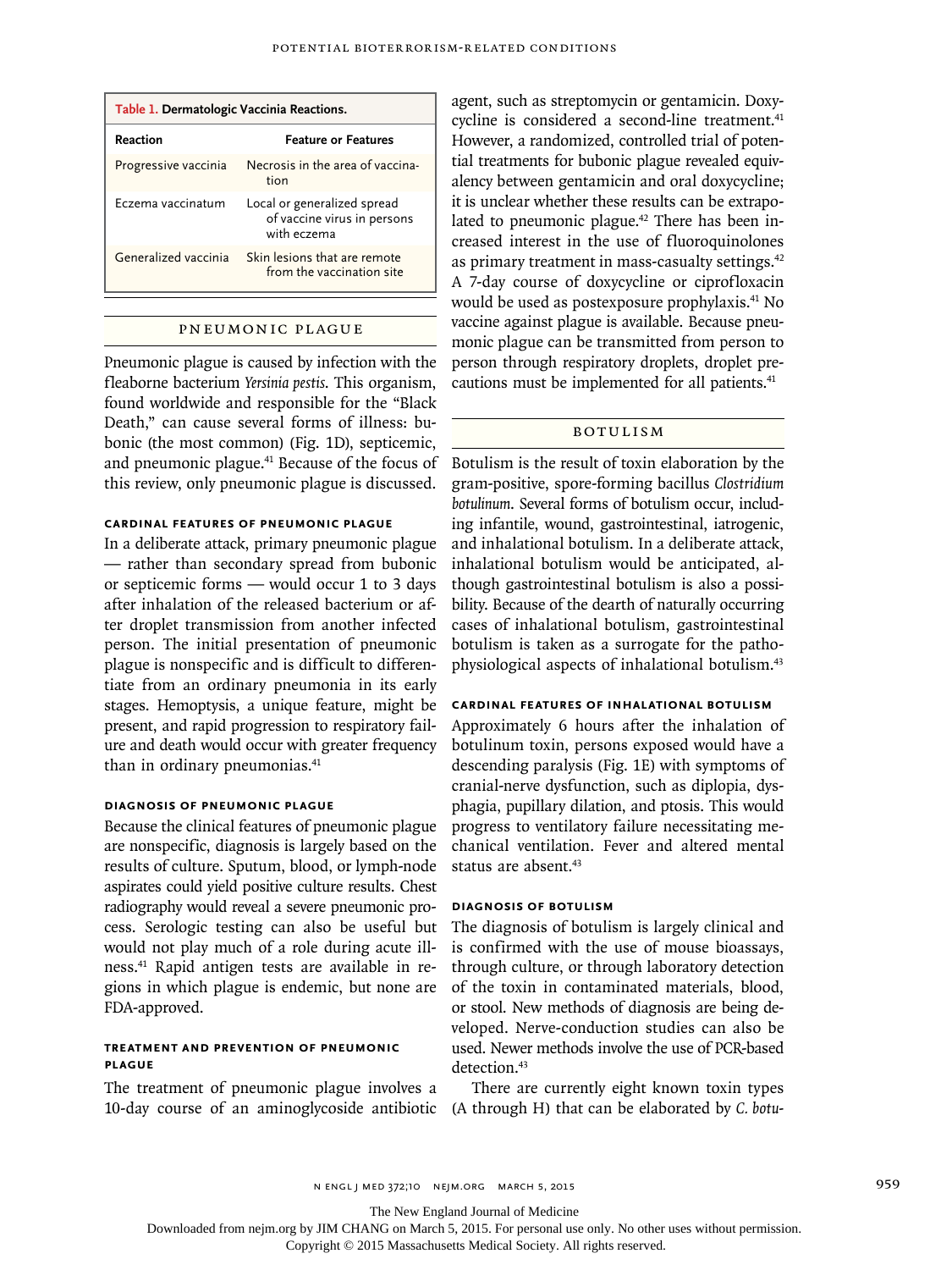| Table 2. Selected Features of the Conditions Discussed. |            |                                                                         |                      |                                                                       |  |
|---------------------------------------------------------|------------|-------------------------------------------------------------------------|----------------------|-----------------------------------------------------------------------|--|
| Condition                                               | Contagious | <b>Clinical Form or Forms</b>                                           | Vaccine<br>Available | <b>Treatment</b>                                                      |  |
| Anthrax                                                 | <b>No</b>  | Three primary forms: cutaneous, in-<br>halational, and gastrointestinal | Yes                  | Combination antimicrobials, effusion<br>drainage, monoclonal antibody |  |
| Smallpox                                                | Yes        | Centrifugal rash with same-stage<br>lesions                             | Yes                  | Supportive treatment                                                  |  |
| Plague                                                  | Yes        | Pneumonic or bubonic                                                    | No                   | Antimicrobials                                                        |  |
| <b>Botulism</b>                                         | No         | Inhalational or gastrointestinal                                        | No                   | Antitoxin                                                             |  |
| Tularemia                                               | <b>No</b>  | Inhalational or ulceroglandular                                         | No                   | Antimicrobials                                                        |  |

linum, and knowing which type is present can very low. Several forms of tularemia occur; howprovide epidemiologic clues regarding the source of exposure.44 For example, toxin type G does not cause disease naturally in humans, and toxin type E is found almost exclusively in seafood.<sup>45</sup>

## **Treatment of Botulism**

The treatment of botulism involves the administration of the equine-derived heptavalent (A–G) antitoxin, which has been approved by the FDA and is available exclusively from the CDC.<sup>43</sup> In a deliberate attack, the bivalent human-derived antitoxin, BabyBIG (Baxter Healthcare), which is used for infant botulism, should not be administered. A diagnosis of inhalational botulism should prompt attention to any signs of impending respiratory failure, along with consideration of admission to an intensive care unit and initiation of mechanical ventilation. In addition, given the equine origin of the antitoxin, there is the potential for hypersensitivity. There is no vaccine against botulinum toxin, although the antitoxin may induce host immunity to the toxin and therefore may be efficacious when used as a vaccine.<sup>46</sup> A program for vaccination of workers at high risk has ended.47 Botulism is not contagious, and standard precautions are sufficient for infection control.<sup>43</sup>

### Tularemia

Tularemia is caused by infection with *Francisella tularensis*, a gram-negative bacillus that occurs naturally in many parts of the United States. Colloquially known as "rabbit fever," the infection can be transmitted from contaminated animals or through tick bites.<sup>48</sup> The infectious dose is

ever, a deliberate release would be expected to cause pneumonic tularemia rather than the more common ulceroglandular form (Fig. 1F).

# **Cardinal Features of Pneumonic Tularemia**

After an average incubation period of 3 to 5 days, pneumonic tularemia would manifest with signs and symptoms similar to those of communityacquired pneumonia, including fever, cough, and dyspnea. However, septic shock, acute respiratory distress syndrome, and respiratory failure can ensue. Because there is no distinguishing characteristic of pneumonic tularemia, clinical suspicion must be high.<sup>48</sup>

### **Diagnosis of Tularemia**

Tularemia can be diagnosed with the use of culture, although enriched culture medium must be used. Immunofluorescence staining, serologic testing, and PCR can also be used for diagnosis. In addition, because of the highly infectious nature of tularemia bacilli, laboratory personnel must be alerted, so that they can work in proper biosafety conditions. Chest imaging results in tularemia are nonspecific and would reveal changes consistent with pneumonia.<sup>48</sup>

### **Treatment and Prevention of Tularemia**

The treatment of tularemia consists of a 10-day course of an aminoglycoside antibiotic, such as streptomycin or gentamicin. Ciprofloxacin and doxycycline are alternatives. For postexposure prophylaxis, a 7-day course of doxycycline or ciprofloxacin can be prescribed. There is no vaccine for tularemia. Standard precautions are adequate for infection control.<sup>48</sup>

960 **n ENGL j MED 372;10 NEJM.ORG MARCH 5, 2015** 

The New England Journal of Medicine

Downloaded from nejm.org by JIM CHANG on March 5, 2015. For personal use only. No other uses without permission.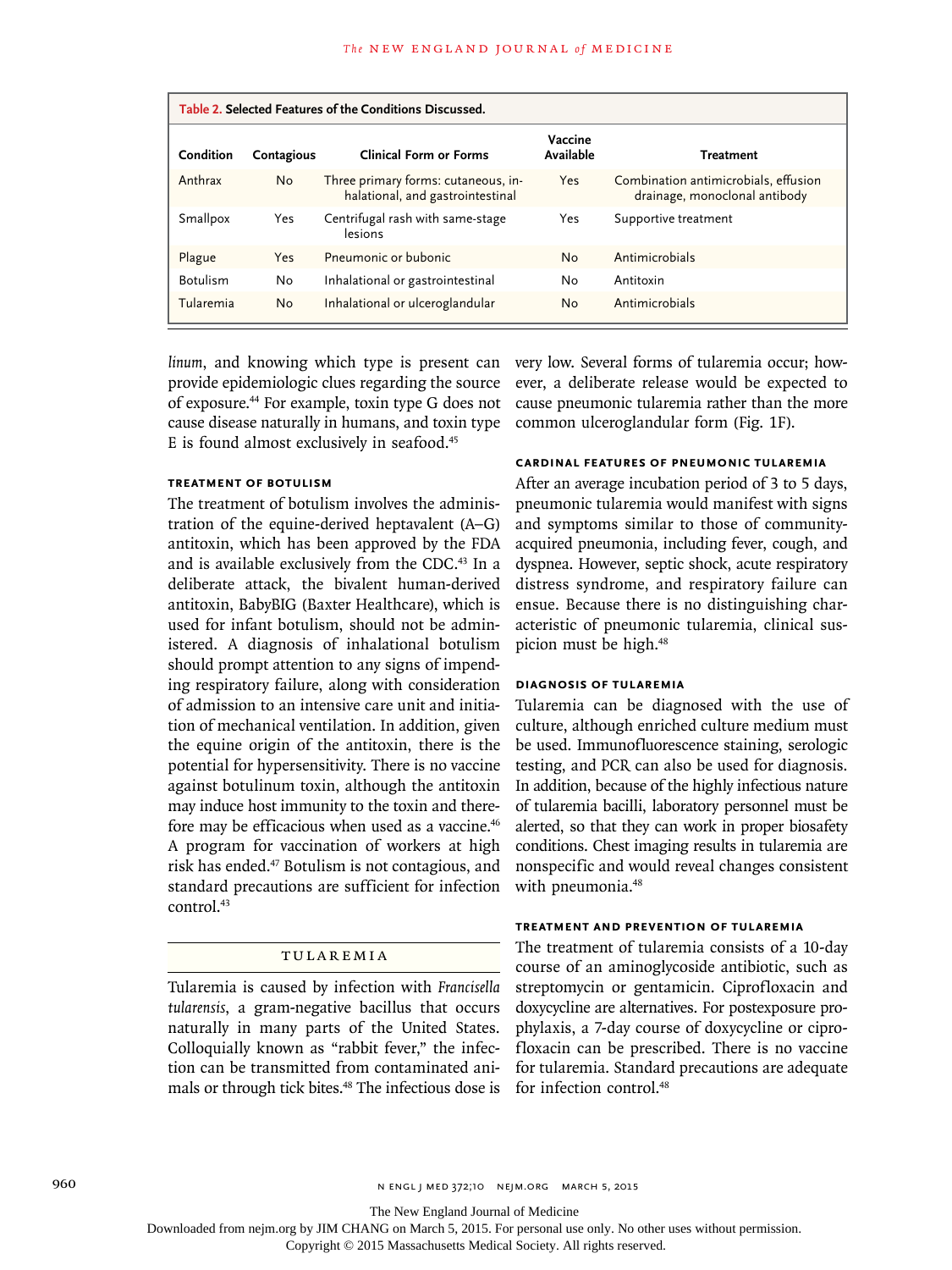## Conclusions

The purpose of this review is to highlight clinically useful issues related to CDC category A pathogens. Because most of these conditions can occur naturally, suspicion for bioterrorism depends on clinicians being alert to unusual patterns, such as unexplained clusters of infection. Table 2 summarizes the key facts about the agents we have discussed. In all situations, a close collaboration between public health officials and clinicians is essential.

Dr. Adalja reports holding stock in Siga, Biocryst, Cubist, and Luminex. No other potential conflict of interest relevant to this article was reported.

Disclosure forms provided by the authors are available with the full text of this article at NEJM.org.

#### **References**

**1.** Mayor A. Greek fire, poison arrows and scorpion bombs: biological and chemical warfare in the ancient world. New York: Overlook Press, 2003.

**2.** Leitenberg M, Zilinskas RA. The Soviet biological weapons program: a history. Cambridge, MA: Harvard University Press, 2012.

**3.** Miller J, Engelberg S, Broad W. Germs: biological weapons and America's secret war. New York: Simon and Schuster, 2002.

**4.** Sell TK, Watson M. Federal agency biodefense funding, FY2013-FY2014. Biosecur Bioterror 2013;11:196-216.

**5.** Biological and chemical terrorism: strategic plan for preparedness and response: recommendations of the CDC Strategic Planning Workgroup. MMWR Recomm Rep 2000;49:(RR-4):1-14.

**6.** Jernigan DB, Raghunathan PL, Bell BP, et al. Investigation of bioterrorismrelated anthrax, United States, 2001: epidemiologic findings. Emerg Infect Dis 2002;8:1019-28.

**7.** Christian MD. Biowarfare and bioterrorism. Crit Care Clin 2013;29:717-56.

**8.** Hanczaruk M, Reischl U, Holzmann T, et al. Injectional anthrax in heroin users, Europe, 2000-2012. Emerg Infect Dis 2014;20:322-3.

**9.** Martin GJ, Friedlander AM. Bacillus anthracis (anthrax). In: Bennett JE, Dolin R, Blaser MJ, eds. Mandell, Douglas, and Bennett's principles and practice of infectious diseases. 8th ed. Philadelphia: Elsevier, 2014.

**10.** Gastrointestinal anthrax after an animal-hide drumming event — New Hampshire and Massachusetts, 2009. MMWR Morb Mortal Wkly Rep 2010;59:872-7.

**11.** Sweeney DA, Hicks CW, Cui X, Li Y, Eichacker PQ. Anthrax infection. Am J Respir Crit Care Med 2011;184:1333-41. **12.** Meselson M, Guillemin J, Hugh-Jones M, et al. The Sverdlovsk anthrax outbreak of 1979. Science 1994;266:1202-8.

**13.** Friedlander AM, Welkos SL, Pitt ML, et al. Postexposure prophylaxis against experimental inhalation anthrax. J Infect Dis 1993;167:1239-43.

**14.** Kuehnert MJ, Doyle TJ, Hill HA, et al. Clinical features that discriminate inhalational anthrax from other acute respiratory illnesses. Clin Infect Dis 2003;36: 328-36.

**15.** Walsh JJ, Pesik N, Quinn CP, et al. A case of naturally acquired inhalation anthrax: clinical care and analyses of antiprotective antigen immunoglobulin G and lethal factor. Clin Infect Dis 2007;44: 968-71.

**16.** Sejvar JJ, Tenover FC, Stephens DS. Management of anthrax meningitis. Lancet Infect Dis 2005;5:287-95.

**17.** Narayan SK, Sreelakshmi M, Sujatha S, Dutta TK. Anthrax meningoencephalitis — declining trends in an uncommon but catastrophic CNS infection in rural Tamil Nadu, South India. J Neurol Sci 2009;281:41-5.

**18.** Meaney-Delman D, Zotti ME, Rasmussen SA, et al. Anthrax cases in pregnant and postpartum women: a systematic review. Obstet Gynecol 2012;120: 1439-49.

**19.** Bravata DM, Holty JE, Wang E, et al. Inhalational, gastrointestinal, and cutaneous anthrax in children: a systematic review of cases: 1900 to 2005. Arch Pediatr Adolesc Med 2007;161:896-905.

**20.** Hupert N, Bearman GM, Mushlin AI, Callahan MA. Accuracy of screening for inhalational anthrax after a bioterrorist attack. Ann Intern Med 2003;139:337-45. **21.** Hendricks KA, Wright ME, Shadomy SV, et al. Centers for Disease Control and Prevention expert panel meetings on prevention and treatment of anthrax in adults. Emerg Infect Dis 2014;20(2):e130687.

**22.** Kayabas U, Karahocagil MK, Ozkurt Z, et al. Naturally occurring cutaneous anthrax: antibiotic treatment and outcome. Chemotherapy 2012;58:34-43.

**23.** Dellinger RP, Levy MM, Rhodes A, et al. Surviving Sepsis Campaign: international guidelines for management of severe sepsis and septic shock: 2012. Crit Care Med 2013;41:580-637.

**24.** Migone TS, Subramanian GM, Zhong J, et al. Raxibacumab for the treatment of inhalational anthrax. N Engl J Med 2009; 361:135-44.

**25.** Mytle N, Hopkins RJ, Malkevich NV, et al. Evaluation of intravenous anthrax immune globulin for treatment of inhalation anthrax. Antimicrob Agents Chemother 2013;57:5684-92.

**26.** Holty JE, Bravata DM, Liu H, Olshen RA, McDonald KM, Owens DK. Systematic review: a century of inhalational anthrax cases from 1900 to 2005. Ann Intern Med 2006;144:270-80.

**27.** Marano N, Plikaytis BD, Martin SW, et al. Effects of a reduced dose schedule and intramuscular administration of anthrax vaccine adsorbed on immunogenicity and safety at 7 months: a randomized trial. JAMA 2008;300:1532-43.

**28.** Wright JG, Plikaytis BD, Rose CE, et al. Effect of reduced dose schedules and intramuscular injection of anthrax vaccine adsorbed on immunological response and safety profile: a randomized trial. Vaccine 2014;32:1019-28.

**29.** Ionin B, Hopkins RJ, Pleune B, et al. Evaluation of immunogenicity and efficacy of anthrax vaccine adsorbed for postexposure prophylaxis. Clin Vaccine Immunol 2013;20:1016-26.

**30.** Shepard CW, Soriano-Gabarro M, Zell ER, et al. Antimicrobial postexposure prophylaxis for anthrax: adverse events and adherence. Emerg Infect Dis 2002;8: 1124-32.

**31.** Taub DD, Ershler WB, Janowski M, et al. Immunity from smallpox vaccine persists for decades: a longitudinal study. Am J Med 2008;121:1058-64.

**32.** Peterson BW, Damon IK. Orthopoxviruses: vaccinia (smallpox vaccine), variola (smallpox), monkeypox, and cowpox. In: Bennett JE, Dolin R, Blaser MJ, eds. Mandell, Douglas, and Bennett's principles and practice of infectious diseases. 8th ed. Philadelphia: Elsevier, 2014.

**33.** Smee DF. Orthopoxvirus inhibitors that are active in animal models: an update from 2008 to 2012. Future Virol 2013;8:891-901 .

**34.** Nalca A, Zumbrun EE. ACAM2000: the new smallpox vaccine for United States Strategic National Stockpile. Drug Des Devel Ther 2010;4:71-9.

**35.** Food and Drug Administration. ACAM 2000 prescribing information (http://www.fda.gov/downloads/ biologicsbloodvaccines/vaccines/ approvedproducts/ucm142572.pdf).

n engl j med 372;10 nejm.org March 5, 2015 961

The New England Journal of Medicine

Downloaded from nejm.org by JIM CHANG on March 5, 2015. For personal use only. No other uses without permission.